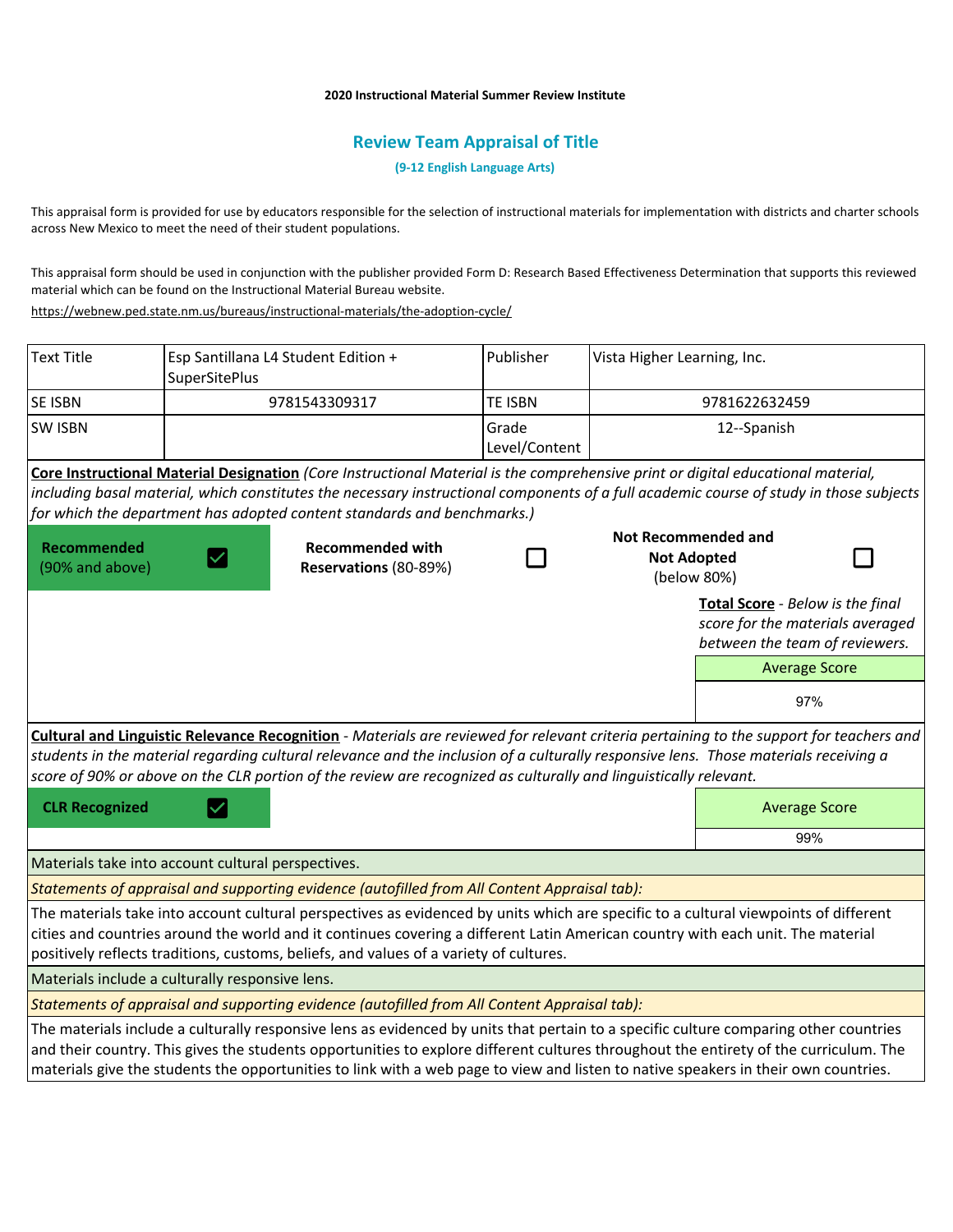**Standards Review** *- Materials are reviewed for alignment with the state adopted content standards, benchmarks and performance standards.*

Average Score

97%

Materials align with grade level standards overall.

*Statements of appraisal and supporting evidence:* 

Materials fully align with the grade level standards as evidenced by opportunities for students to demonstrate their knowledge of the standards through listening and speaking tasks. Each unit contains tasks such as talk with your partners or groups to negotiate meaning and share information.

Materials align with communication standards.

*Statements of appraisal and supporting evidence:* 

The materials fully align with communication standards as evidenced by offering a variety of activities that require the students to interpret, analyze, narrate, explain and present the content learned.

Materials align with cultures standards.

*Statements of appraisal and supporting evidence:* 

The materials fully meet the cultural standards as evidenced in the activities on each unit that describes cultural aspects, traditions, beliefs, and/or customs. Respect is given to the diverse cultures that are studied within the units of study.

Materials align with connections standards.

*Statements of appraisal and supporting evidence:* 

The materials fully align with connection standards as shown by the variety of topics that are cross-curricular. The material offers opportunities to connect to other disciplines and areas. The material also offers opportunities to interact within and beyond the classroom.

Materials align with comparisons standards.

*Statements of appraisal and supporting evidence:* 

Materials fully align with comparisons standards as evidenced by a variety of context rich texts and cross-curricular activities. Activities allow the students to investigate, reflect, and explain their language studied with their own.

Materials align with communities standards.

*Statements of appraisal and supporting evidence:* 

The team finds that the materials fully align with communities standards as evidenced by activities that enhance the connections between local, state, and global communities. Activities offer opportunities for students to set goals, reflect on the progress, and collaborate through interactions beyond the classroom experience.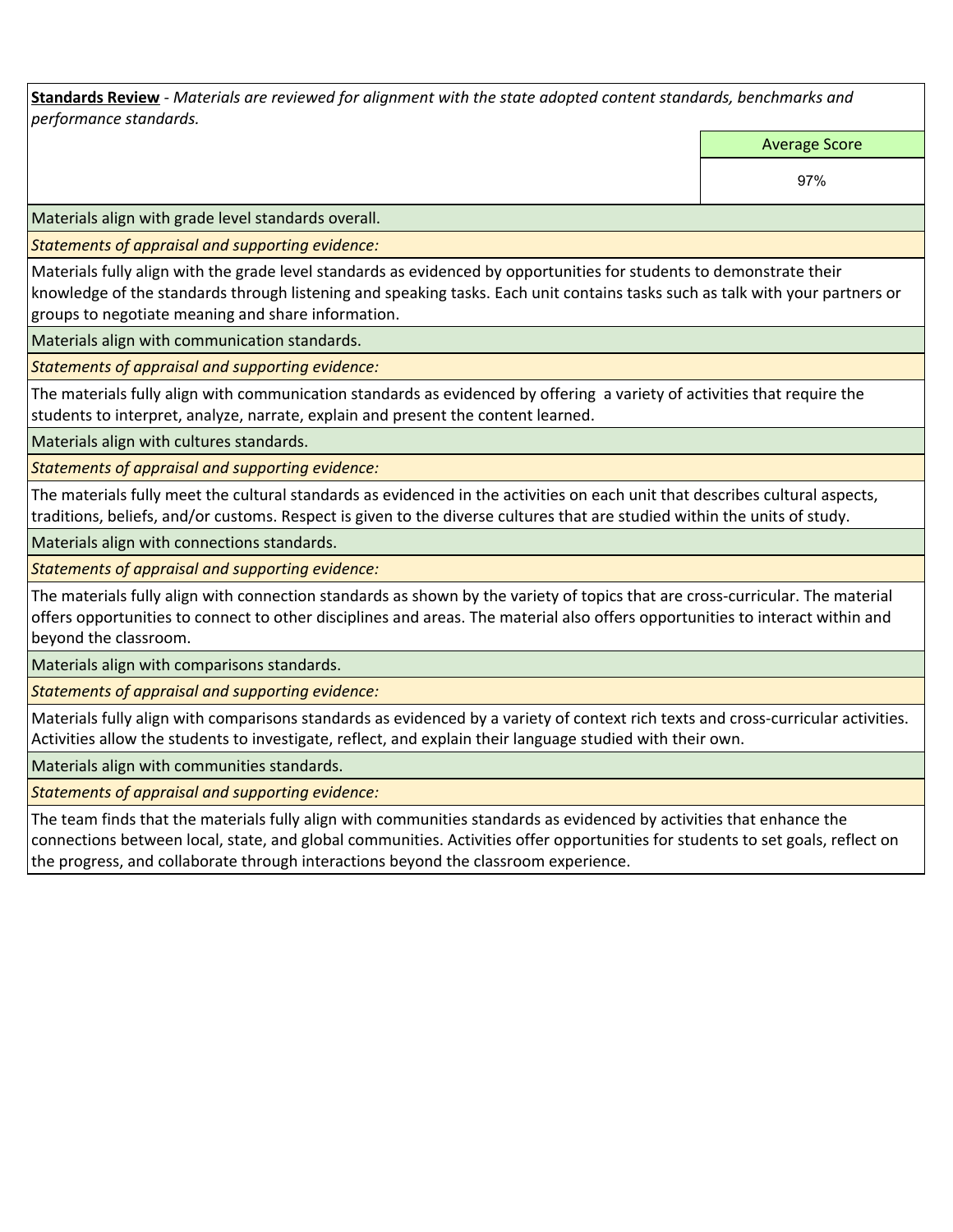**WL Content Review** *- Materials are reviewed for relevant criteria pertaining to the support for teachers and students in the specific content area reviewed.*

Average Score

99%

Materials provide a selection and range of high-quality texts worthy of students' time and attention, exhibiting exceptional craft and thought and/or providing useful information.

*Statements of appraisal and supporting evidence:* 

The team finds that the materials provide high-quality texts worthy of students' time and attention, exhibiting exceptional craft and thought, and/or providing useful information as evidenced by each unit containing context meeting these requirements.

Questions in the materials are high-quality text-dependent and text-specific questions. The overwhelming majority of these questions are text-specific and draw student attention to the particulars in the text.

*Statements of appraisal and supporting evidence:* 

The team finds that the materials provide questions that are high-quality, text-dependent and text-specific questions, as shown by the majority of the questions being text-specific, that draw students' attention to particulars in the text. Students are required to use higher order thinking skills and depth of the knowledge to reinforce their acquisition of the content.

Materials provide scaffolding and supports to enable students' learning of World Languages.

*Statements of appraisal and supporting evidence:* 

The materials provide scaffolding and supports to enable students' learning of World Languages as evidenced by a section embedded on each page of the lesson that provides for differentiated instruction for different learners. The material is systematically organized with lower level to more complex tasks, giving the students a progression that scaffolds and supports their learning.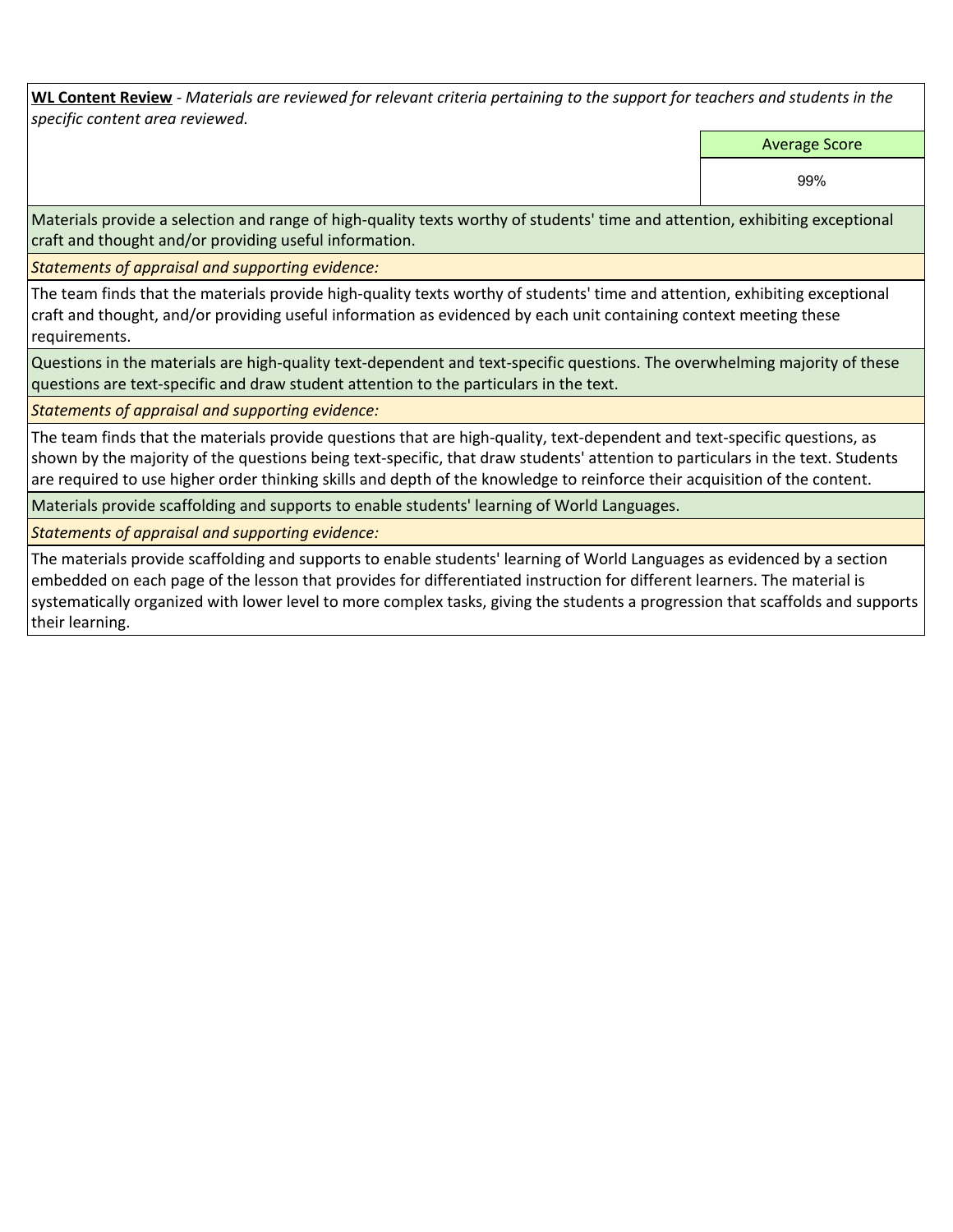**All Content Review** *- Materials are reviewed for relevant criteria pertaining to the support for teachers and students in the material regarding the progression of the standards, lesson structure, pacing, assessment, individual learners and cultural relevance.*

Average Score

97%

Materials are coherent and consistent with the high school standards that all students should study in order to be college and career ready.

*Statements of appraisal and supporting evidence:*

The team finds that the materials are coherent and consistent with the high school standards, that all students should study in order to be college and career ready as evidenced by activities, and corresponding standards that are pertinent to the grade level being studied. The materials reflect objectives to provide students opportunities to set their personal goals.

Materials are well designed and take into account effective lesson structure and pacing.

*Statements of appraisal and supporting evidence:*

The team finds that the materials are designed well and take into account effective lesson structure and pacing as evidenced by a pacing guide and scope and sequence with minimal deviation. Teachers are able to provide very structured lessons with appropriate pacing, maintaining the scope and sequence with little or no interruption of the classroom instruction.

Materials support teacher planning, learning, and understanding of the standards.

*Statements of appraisal and supporting evidence:*

The team finds that the materials support teacher planning, learning, and understanding of the standards as evidenced by a section embedded within each lesson plan that contains "suggestions, preparation, etc." The materials provide a variety of activities with rubrics for all content areas.

Materials offer teachers resources and tools to collect ongoing data about student progress on the standards.

*Statements of appraisal and supporting evidence:*

The team finds that the materials partially offer teachers resources and tools to collect ongoing data about student progress on the standards with limited activities that provide embedded assessment. The materials provide limited resources for teachers to evaluate the students´ progress. Even though materials offer rubrics, there is no elaboration on the next step activities.

Materials support effective use of technology to enhance student learning. Digital materials are accessible and available in multiple platforms.

*Statements of appraisal and supporting evidence:*

The team finds the materials support effective use of technology to enhance student learning. Digital materials are accessible and available in the multiple platforms as evidenced by online activities. Students are able to practice listening comprehension, oral, and written skills through the digital platform that helps to reinforce and enhance their learning.

Materials can be easily customized for individual learners.

*Statements of appraisal and supporting evidence:* 

The team finds that the materials can be easily customized for individual learners as evidenced by the "differentiated instruction" section provided on each lesson plan. The resources include visual and audio content to provide opportunities for students to develop, reinforce, and enhance their speaking, listening, writing, and reading comprehension skills.

Materials give all students extensive opportunities and support to explore key concepts.

*Statements of appraisal and supporting evidence:*

The team finds that the materials give all students extensive opportunities and support to explore key concepts, as evidenced here again by the "differentiated instruction" section provided on each lesson plan. The materials can be modified to adjust to the different proficiency levels of the learners.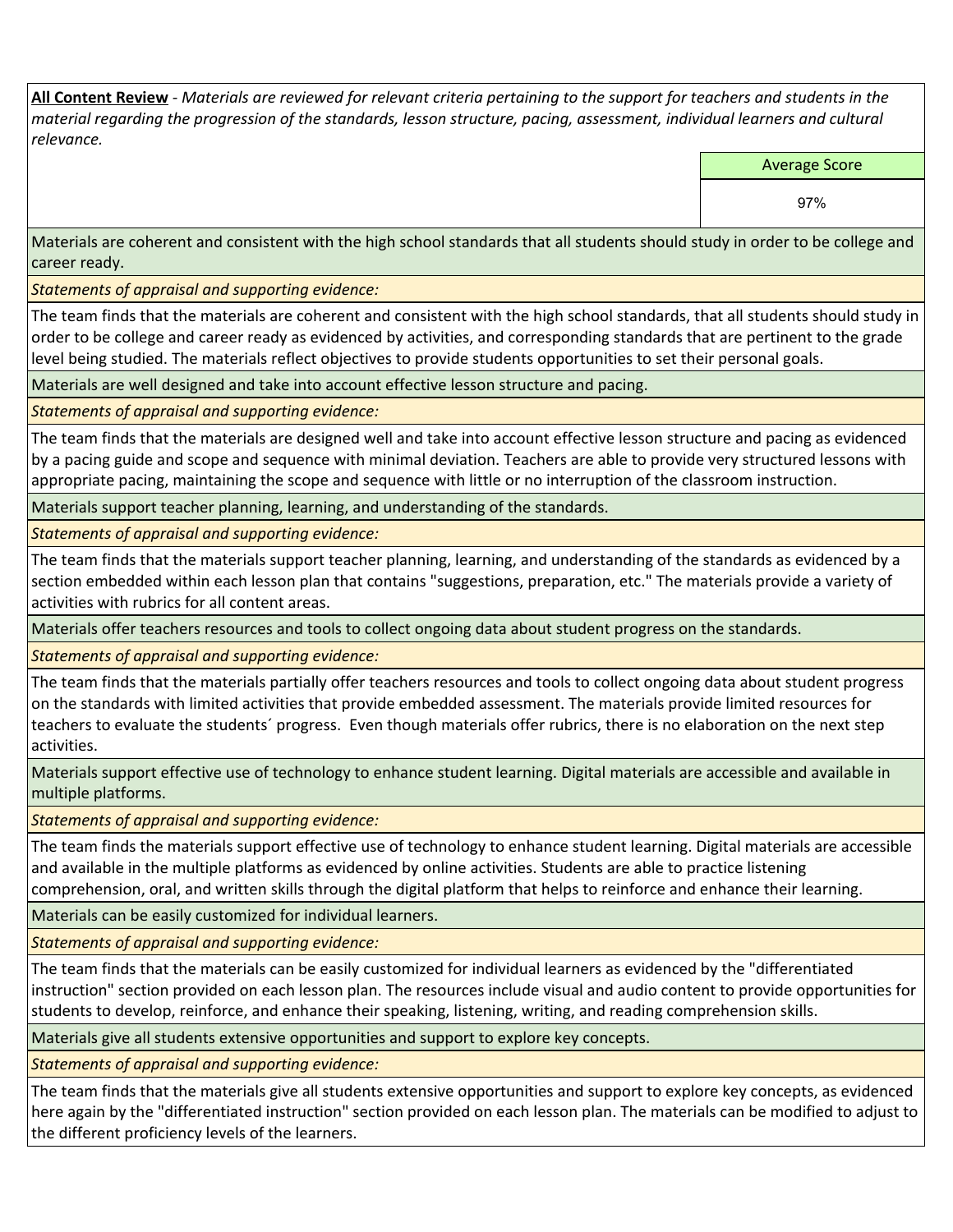Materials take into account cultural perspectives.

*Statements of appraisal and supporting evidence:*

The materials take into account cultural perspectives as evidenced by units which are specific to a cultural viewpoints of different cities and countries around the world and it continues covering a different Latin American country with each unit. The material positively reflects traditions, customs, beliefs, and values of a variety of cultures.

Materials include a culturally responsive lens.

*Statements of appraisal and supporting evidence:*

The materials include a culturally responsive lens as evidenced by units that pertain to a specific culture comparing other countries and their country. This gives the students opportunities to explore different cultures throughout the entirety of the curriculum. The materials give the students the opportunities to link with a web page to view and listen to native speakers in their own countries.